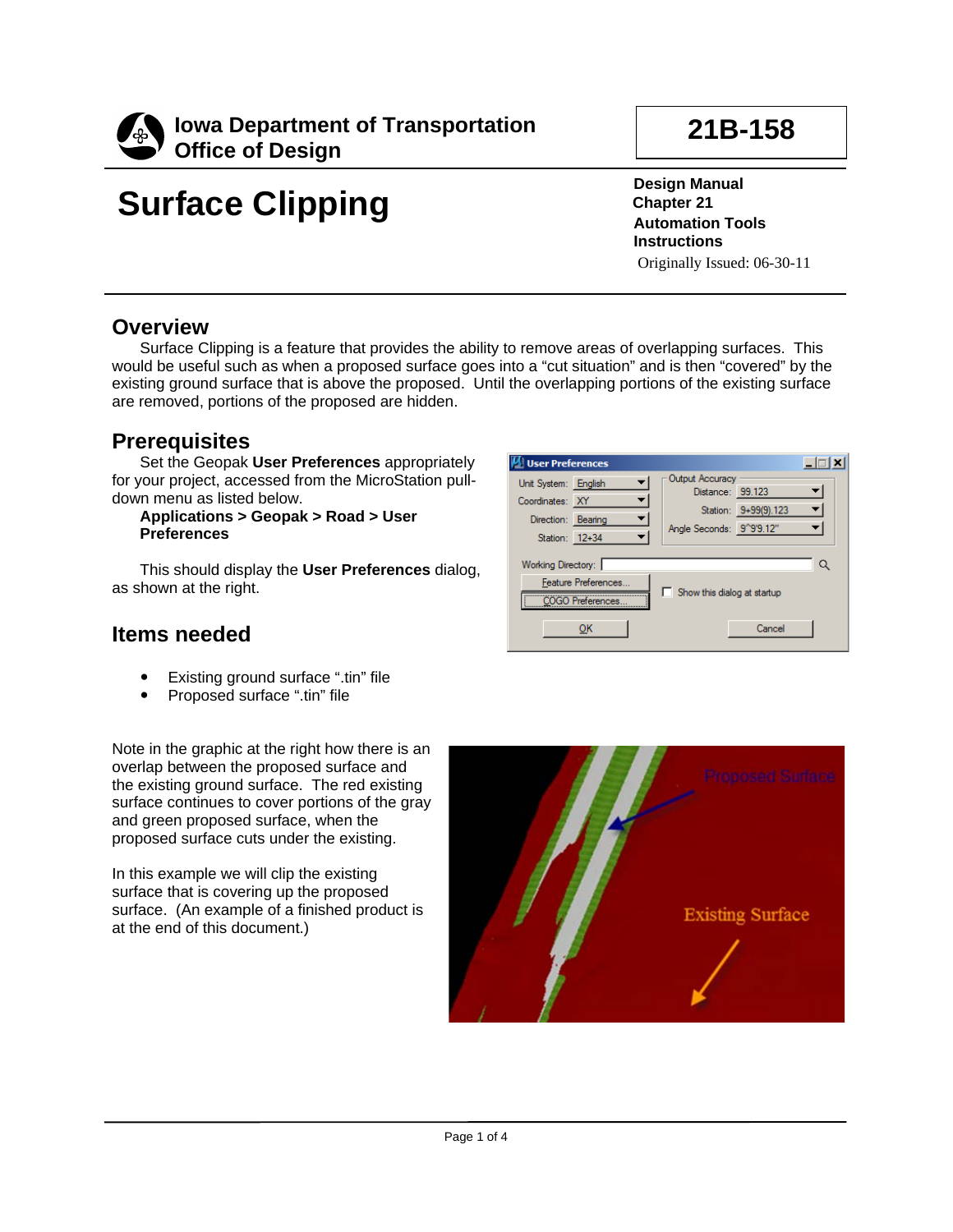Q

Display ^

OFF

**DN** 

OFF

OFF

OFF

OFF ☑

Graphic Group

0

 $\overline{0}$ 

 $\,0$ 

 $\mathbf 0$ 

 $\theta$ 

Ø

Color Weight Style

0

n

0

 $\overline{0}$ 

0

3

 $\overline{A}$ 

3

4

5

Load

 $Q<sub>1</sub>$ 

Φt

Access the **Load DTM Features** dialog by following the following steps:

#### From the MicroStation > Applications pull-down menu -

## **Applications > Geopak > Road > DTM Tools > Menu Bar: DTM Menu**



The above process will produce the **DTM** menu shown below. Access the **DTM Feature** dialog, as shown.

#### **Load > DTM Features M** DTM \_ |□ | × | Settings Extract Build Edit Drape Load Reports Analysis Utilities DTM Feature

**NOTE:** For complete details on the **Load DTM Features** dialog, see the Bentley help file.

Eile

To draw the "**TIN Hull**" of the existing ground and proposed surface:

As shown at the right, *select*: **Load File: TIN**

Use the Browse button  $\begin{pmatrix} 0 & 1 \\ 0 & 1 \end{pmatrix}$  to locate and select the surface "**.tin**" file.

In the **Display Preferences** area**:** *Select -* **Load: Extent** Check - ( $\boxtimes$ ) **Graphic Group** (red oval) Select - the "**TIN Hull**" Feature

On the right side of the **Load DTM Features** dialog, select the "**Item On**" light bulb, as shown by the blue oval. This will activate the **TIN Hull** Feature to **ON**.

Major Lines Default

Major Label Default

Minor Lines Default

**B** Load DTM Features

Load File: TIN

Feature

Triangles

**TIN Hull** 

Contours

**Display Preferences** Load: Extent

 $\vee$  91065055.tin

 $\vee$   $\Box$  Display Only

Level

Level 1

Level 7

*Double-Click* the 'Set Feature' dialog option, as shown by the red arrow above. This will open the '**Set Feature**' dialog, as shown at the right. Set the correct **Symbology** features corresponding to the "**TIN Hull**" that is to be drawn in the design file.

When finished, *click* the **OK** button and then *click* the **Load** button in the **Load DTM Features** dialog, shown above. This should then draw the "**TIN Hull**(s)", as shown below.

| <b>Set Feature</b> |                |   |  |  |
|--------------------|----------------|---|--|--|
| Symbology          |                |   |  |  |
|                    | Level: Default |   |  |  |
| Color:             | N              |   |  |  |
| Style:             |                | Ω |  |  |
| Weight:            |                | ۵ |  |  |
|                    |                |   |  |  |
| Cancel<br>OΚ       |                |   |  |  |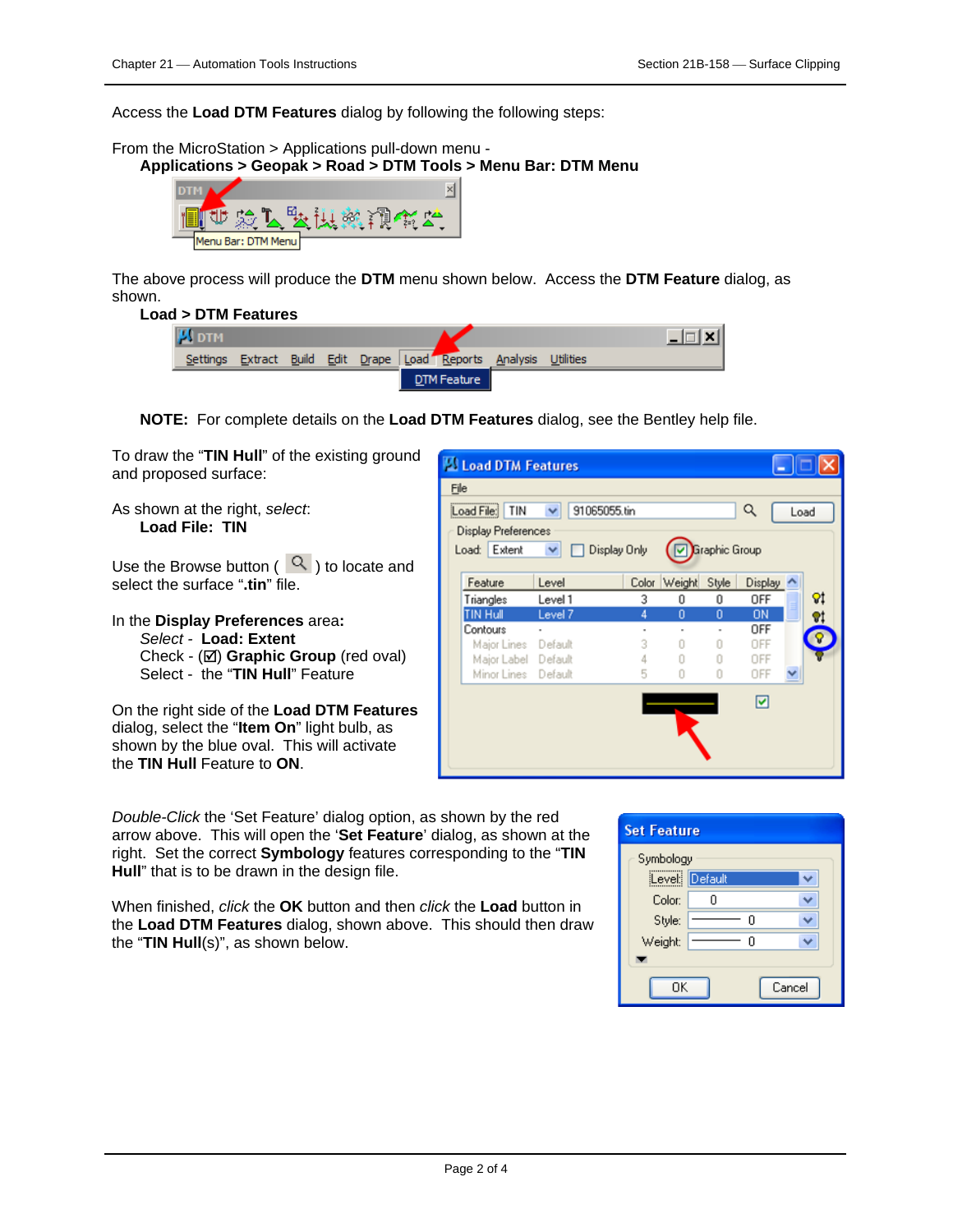#### An example of a drawn **TIN Hull** is shown at the right.





The **Clip TIN** dialog should then display, as shown at the right.

| In the TIN field, use the browse button ( $\sqrt{2}$ ) to locate and |
|----------------------------------------------------------------------|
| select the appropriate TIN file                                      |

In the **Create TIN** field, browse to the correct folder for file storage and provide a name for the "new existing ground .tin file" that will have the proposed surface .tin removed or clipped away.

In the **Clip** field *select* **Internal**

In the **Clip Polygon Selection** area, *click* the **Select** button and

with the curser, manually select (click on) the Proposed **TIN HULL** drawn in the MicroStation file and accept the element selection.

*Click* the **Process** button to commence building the clipped ".tin".

| <b>Clip TIN</b>                       |
|---------------------------------------|
| TIN: 92218069.tin                     |
| Create TIN: Clipped_Existing.tin<br>Q |
| $Clip: Internal \n~ \n~$              |
| Horizontal Offset: 0.000              |
| 0.000<br>Vertical Offset:             |
| Clip Polygon Selection                |
| Select<br>Place                       |
| Process                               |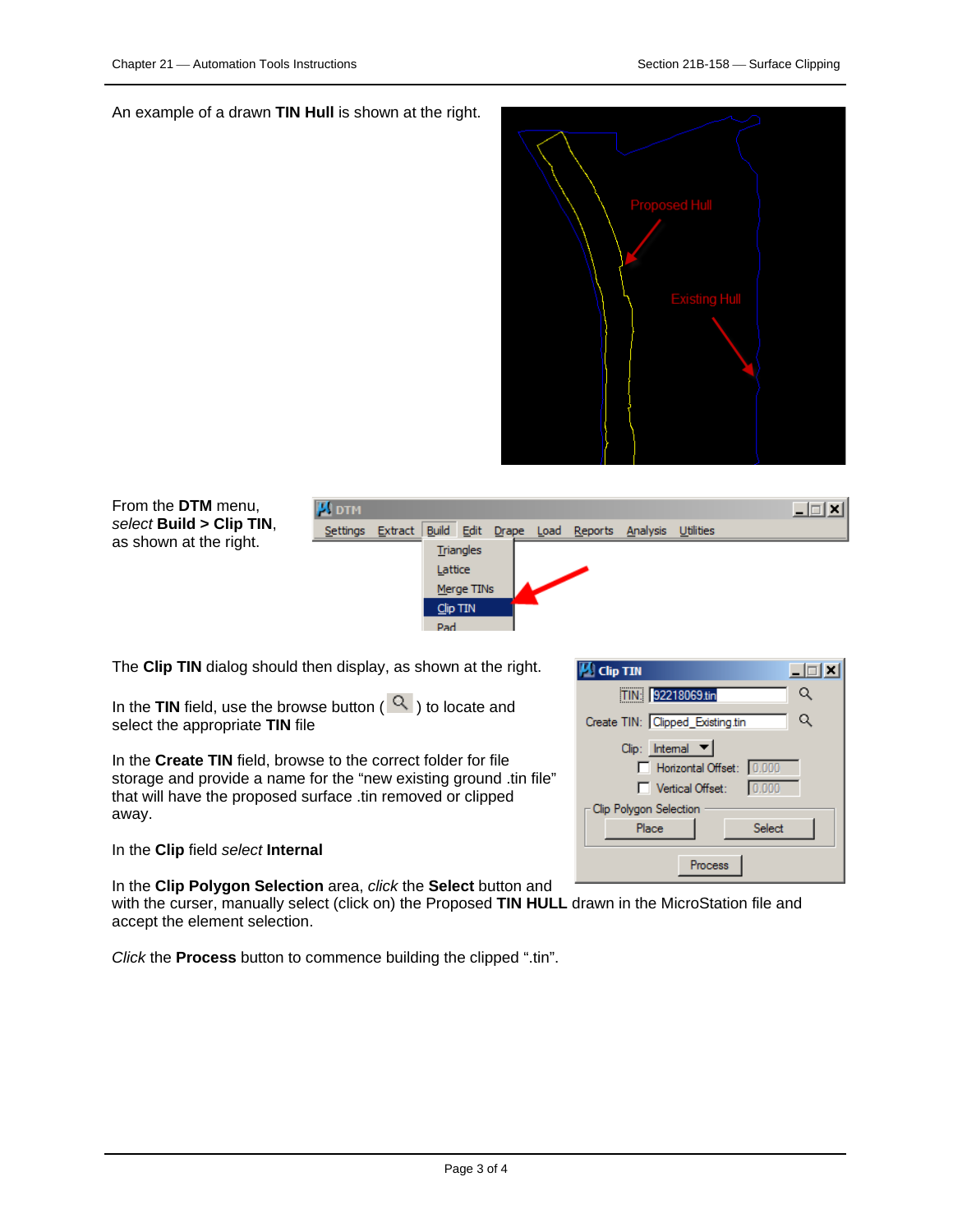#### Draw the new Clipped .tin surface triangles.





In the MicroStation **Settings > View Attributes** dialog, set the **Display Style** as **Smooth,** as shown at the right.

The resulting "clipped" and "smoothed" surface would appear as shown below, with no area of the proposed surface hidden by the existing.



Note the existing ground has a draped image. For details, see 21B-300.